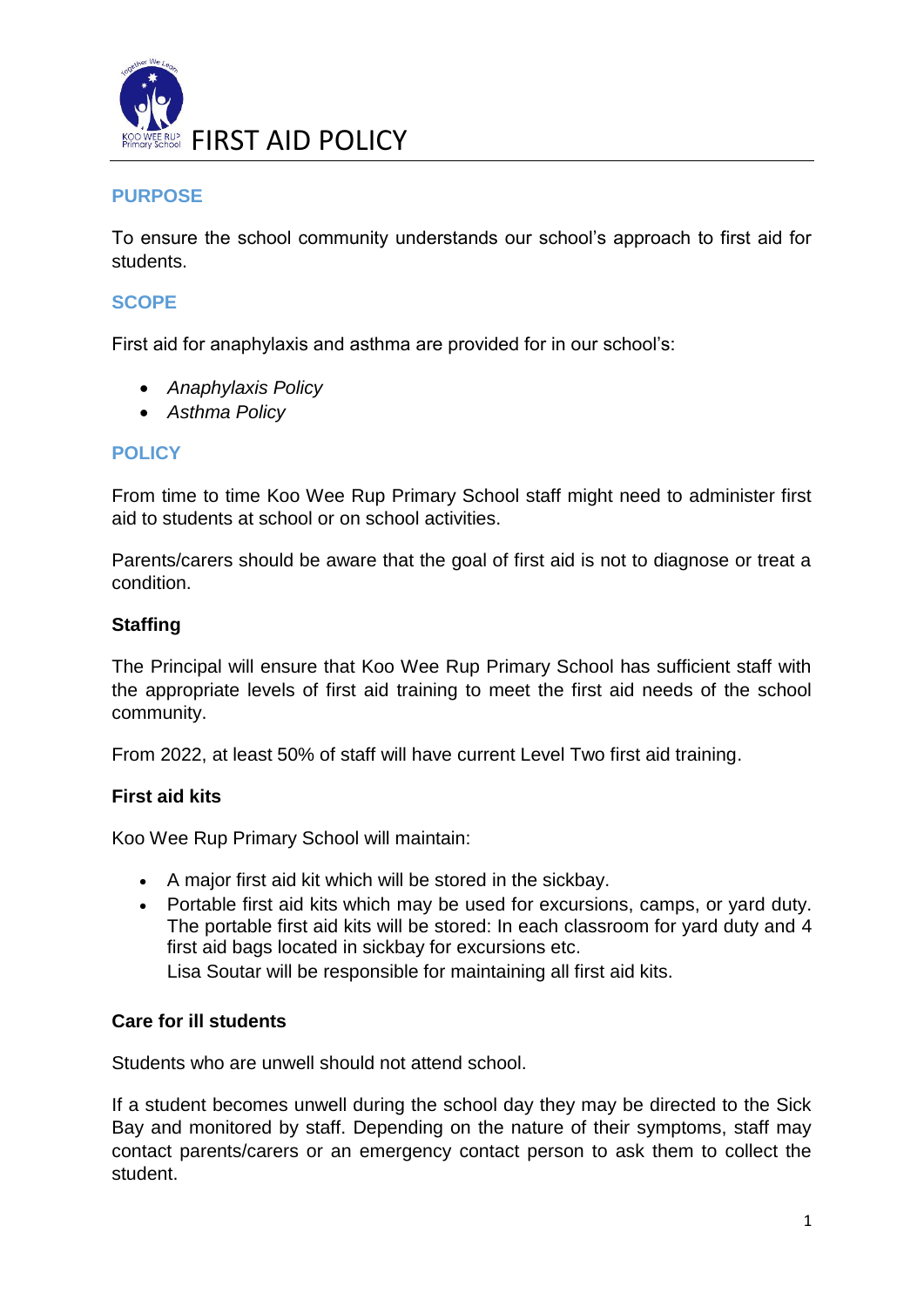

## **First aid management**

If there is a situation or incident which occurs at school or a school activity which requires first aid to be administered to a student:

- Staff who have been trained in first aid will administer first aid in accordance with their training. In an emergency situation, other staff may assist in the administration of first aid within their level of competence.
- In a medical emergency, staff may take emergency action and do not need to obtain parent/carer consent to do so. Staff may contact Triple Zero "000" for emergency medical services at any time.
- Staff may also contact NURSE-ON-CALL (on 1300 60 60 24) in an emergency. NURSE-ON-CALL provides immediate, expert health advice from a registered nurse and is available 24 hours a day, 7 days a week.
- If first aid is administered for a minor injury or condition, Koo Wee Rup Primary School will notify parents/carers via the Parent Portal.
- If first aid is administered for a serious injury or condition, or in an emergency situation, school staff will attempt to contact parents/carers or emergency contacts as soon as reasonably practical.
- If staff providing first aid determine that an emergency response is not required but that medical advice is needed, school staff will ask parents/carers, or an emergency contact person, to collect the student and recommend that advice is sought from a medical practitioner.
- Whenever first aid treatment has been administered to a student Koo Wee Rup Primary School will:
	- \*record the incident on Sentral.
	- \*if first aid was administered in a medical emergency, report the incident to the Department's Security Services Unit on 03 9859 6266.
- Whenever a child reports a head injury, the staff member attending to the student must report this to the parent/s of the child as soon as possible. If the attending staff member needs to return to classroom duties they must first inform a member of the administration team who will contact the child's parents on their behalf.

In accordance with guidance from the Department of Education and Training, analgesics, including paracetamol and aspirin, will not be stored at school or provided as a standard first aid treatments. This is because they can mask signs of serious illness or injury.

## **FURTHER INFORMATION AND RESOURCES**

For further information please refer to the following school policies:

Health Care Needs policy